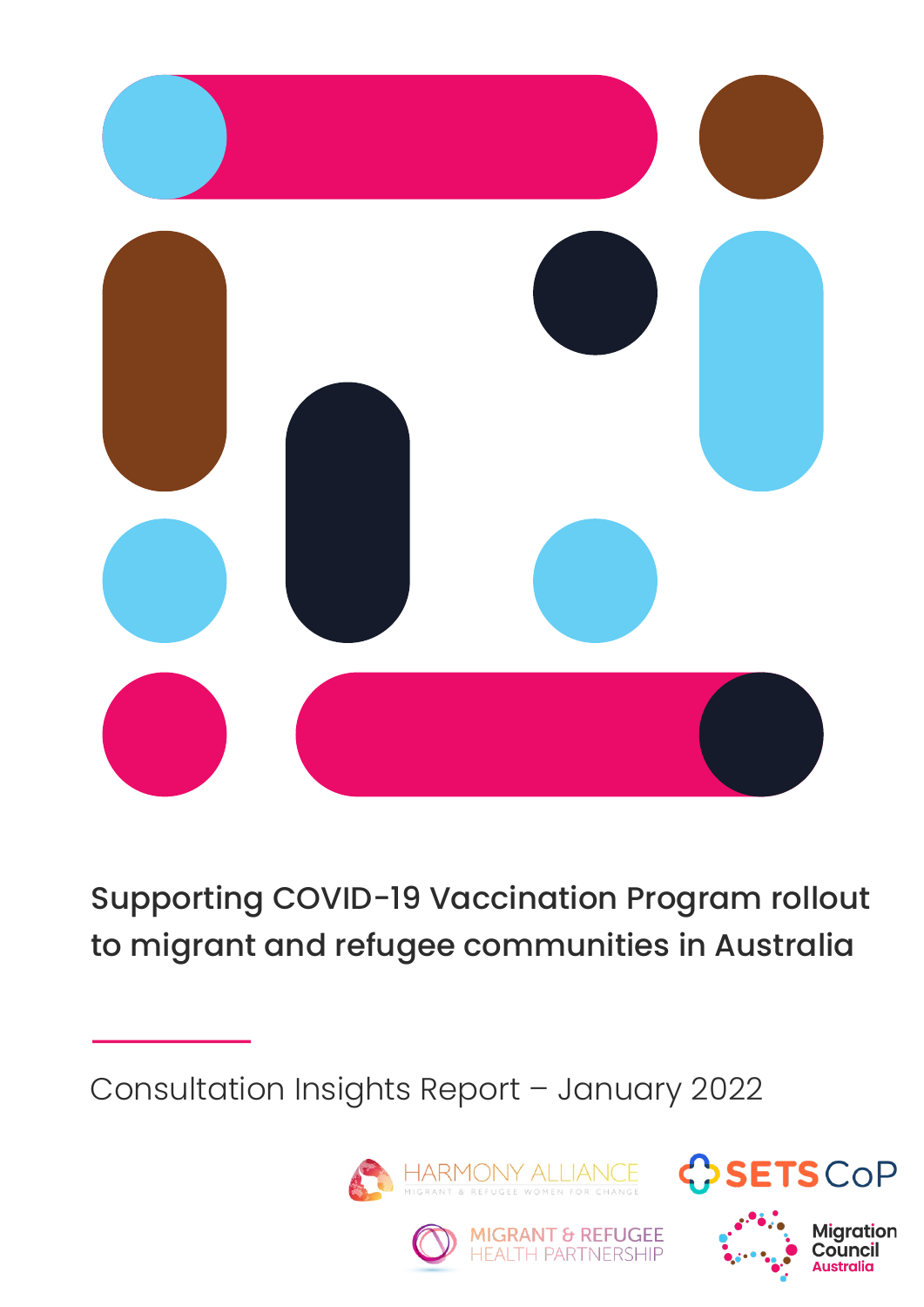## About Migration Council Australia

Migration Council Australia (MCA) is a national peak body working across sectors—and fostering partnerships between community, industry and government—to facilitate effective settlement outcomes for migrants and refugees.

MCA works closely with migrant and refugee communities, the health sector, the Australian Government and other stakeholders to implement a broad range of programs that aim to improve health access, experience and outcomes for migrants and refugees, as well as to provide evidence-based and consultation-informed advice on migrant and refugee health to government and health sector stakeholders.

MCA and its auspiced bodies—SETSCoP, Harmony Alliance, and the Migrant and Refugee Health Partnership—have been working closely with the Department of Health (the Department) to support the COVID-19 Vaccination Program rollout to migrant and refugee communities through a communication and engagement strategy. The consultation part of the strategy has been developed and delivered primarily in collaboration with SETSCoP and Harmony Alliance.

SETSCoP is a national collaboration of 112 settlement service providers that support migrants and refugees under the Settlement Engagement and Transition Support (SETS) program. The core purpose of SETSCoP is to support SETS providers in the sharing of best practice and expertise for effective settlement and in working collectively to address identified issues.

Harmony Alliance is one of the six National Women's Alliances supported by the Australian Government to promote the views of all Australian women to ensure their voices are heard in decision-making processes. With membership comprising over 80 organisations nationally, Harmony Alliance's purpose is to provide a national inclusive and informed voice on the diversity of issues impacting the experiences and outcomes of migrant and refugee women.

The Migrant and Refugee Health Partnership was formed in 2016 to bring the health and the community sectors together to address systemic barriers to health access for migrant and refugee communities. The Partnership is the peak multicultural health body and provides a strong focus both on the health system capability to work effectively with migrants and refugees, and on strengthening health-promoting assets in migrant and refugee communities with a view to improving community health and wellbeing.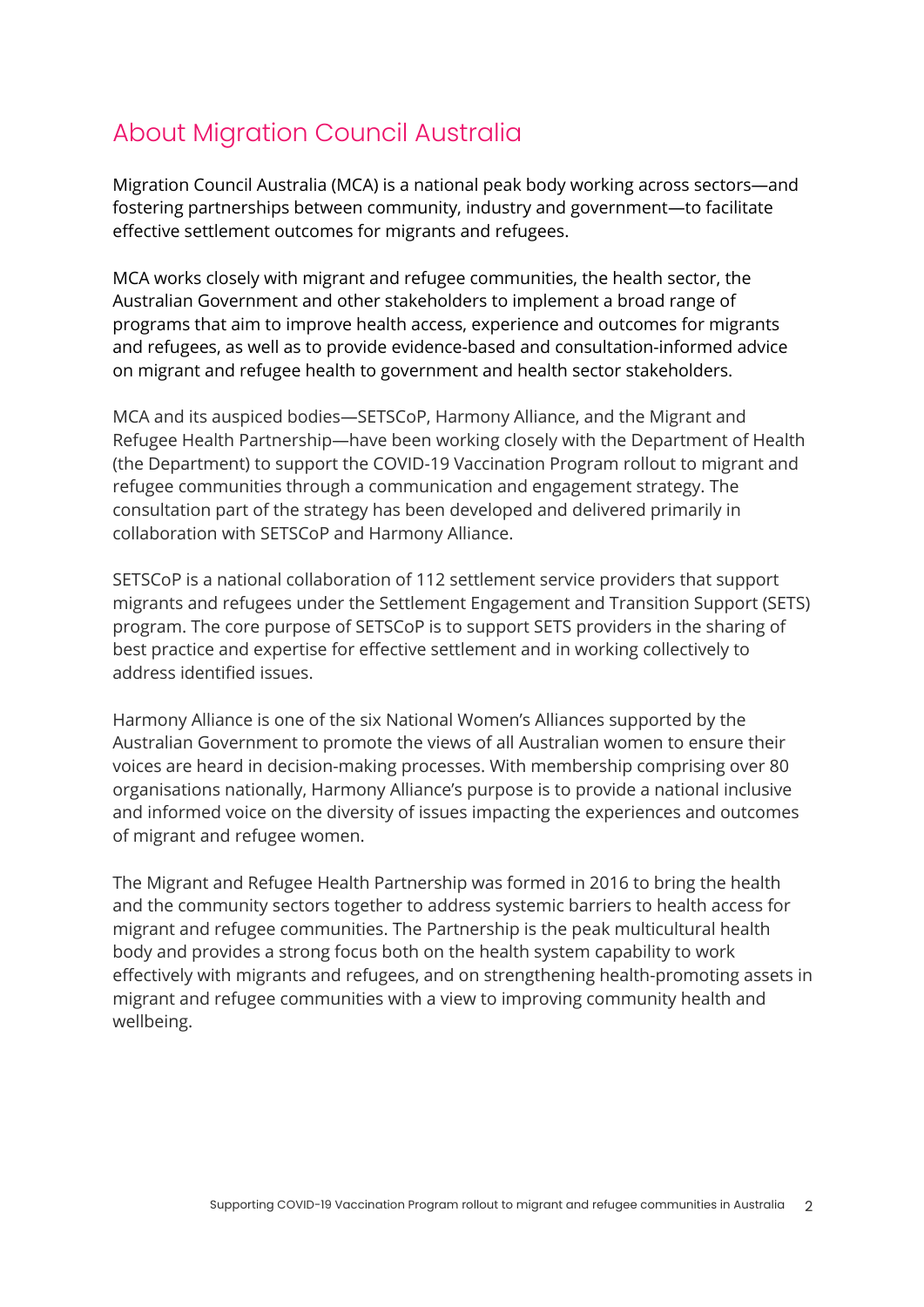## About this report

Between March 2021 and January 2022, MCA held a series of consultations and information sessions with SETSCoP and Harmony Alliance members and wider networks. The sessions focused on key issues and concerns relating to the COVID-19 Vaccination Program rollout to migrant and refugee communities.

SETSCoP information sessions addressed the questions and concerns of settlement service providers and provided feedback to the Department on issues arising as part of the rollout. Additionally, SETSCoP established COVID-19 Response sub-groups. These sub-groups are based by jurisdiction and provide an avenue for ongoing sharing of practice and collaboration among settlement service providers with a view to facilitating the COVID-19 vaccine uptake in migrant and refugee communities as well as the COVID-19 safety responses more broadly.

Harmony Alliance has held consultations and roundtables, including with women from Pacific and African backgrounds, young migrant and refugee women, and migrant and refugee women who are owners of small businesses and entrepreneurs. These consultations have supported the Department to better understand the areas of concern with regard to the COVID-19 Vaccination Program rollout to migrant and refugee communities in Australia.

This report presents the consultation insights to date, including key considerations, with regard to:

- Key barriers to COVID-19 vaccine access
- § Key reasons for the COVID-19 vaccine hesitancy and
- § Strategies for promoting the COVID-19 Vaccination Program rollout.

In combining these consultation insights with domestic and international research, this report discusses key learnings from the COVID-19 Vaccination Program rollout, including how to ensure effective engagement with diverse communities—both in the context of the COVID-19 pandemic and in future preventive health policy responses.

This report should be read in conjunction with MCA, SETSCoP, Harmony Alliance and the Migrant and Refugee Health Partnership's Policy Brief (March 2021) and Communication Guide (January 2022) on the topic of 'Integrating culturally, ethnically and linguistically diverse communities in rapid responses to public health crises'.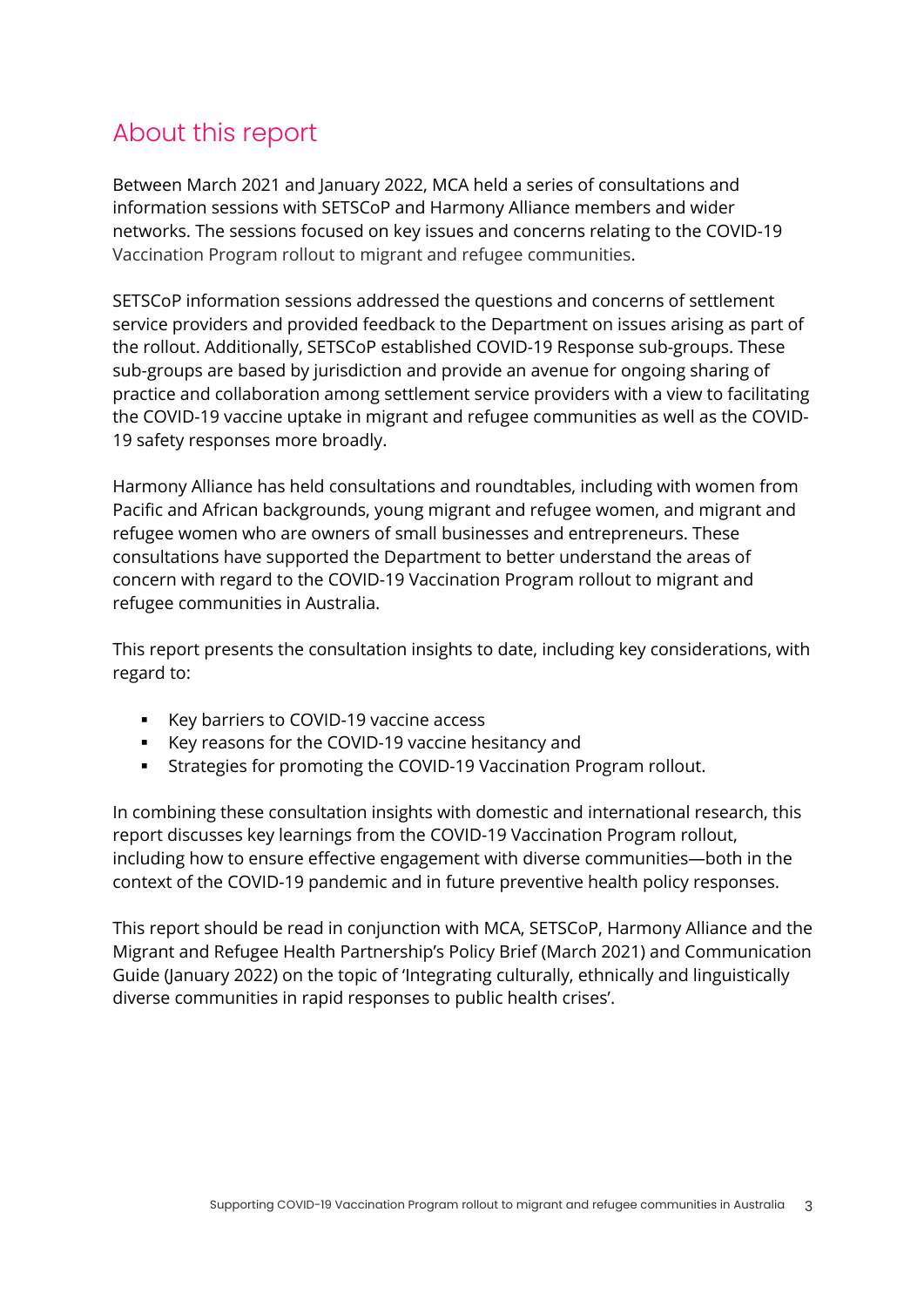## Introduction

Australia's cultural diversity brings countless benefits and both significant opportunities and challenges for policymaking. The COVID-19 pandemic has typified this, exposing vulnerabilities in Australia's health system while at the same time presenting opportunities to develop new communication and engagement strategies that have the potential to improve health outcomes for Australia's culturally, ethnically and linguistically diverse (CALD) communities—both during the present pandemic and in future public health crises.

Migrant and refugee communities are often referred to as CALD communities and this term will be used in this report. It should be noted that the term 'CALD communities' is an umbrella term and these communities comprise different generations of migrants and refugees, as well as different ethnicities, languages, cultures and religions. Consequently, there is no one set of needs or challenges experienced by CALD communities. The differences must be acknowledged and incorporated in public health responses.

There is evidence that CALD communities in Australia already have a greater risk of under-immunisation than the broader Australian community.<sup>1234</sup> Further, people from multicultural backgrounds receive information, make decisions about health and influence the behaviours of those around them in different ways, necessitating a tailored response directed to their needs. As was the case globally, $5$  the Australian Government recognised that effective engagement with CALD communities would be crucial to the success of the COVID-19 Vaccination Program rollout and identified the need for targeted communication strategies to promote the rollout across all communities, to ensure maximum vaccination uptake and coverage.

This report details how embracing different cultural perspectives and understanding the drivers of vaccine hesitancy and uptake can inform responsive, flexible and effective policy design. It analyses the major challenges and trends that the COVID-19 Vaccination Program rollout has presented, and how the learnings from this experience can be applied to future stages of the rollout as well as to future preventive health responses. In identifying the vulnerabilities and socioeconomic factors that led to lower rates of vaccination in some CALD communities, this report highlights the importance of community-informed policy and practice to deliver information and services that are targeted to the specific needs of diverse communities across Australia.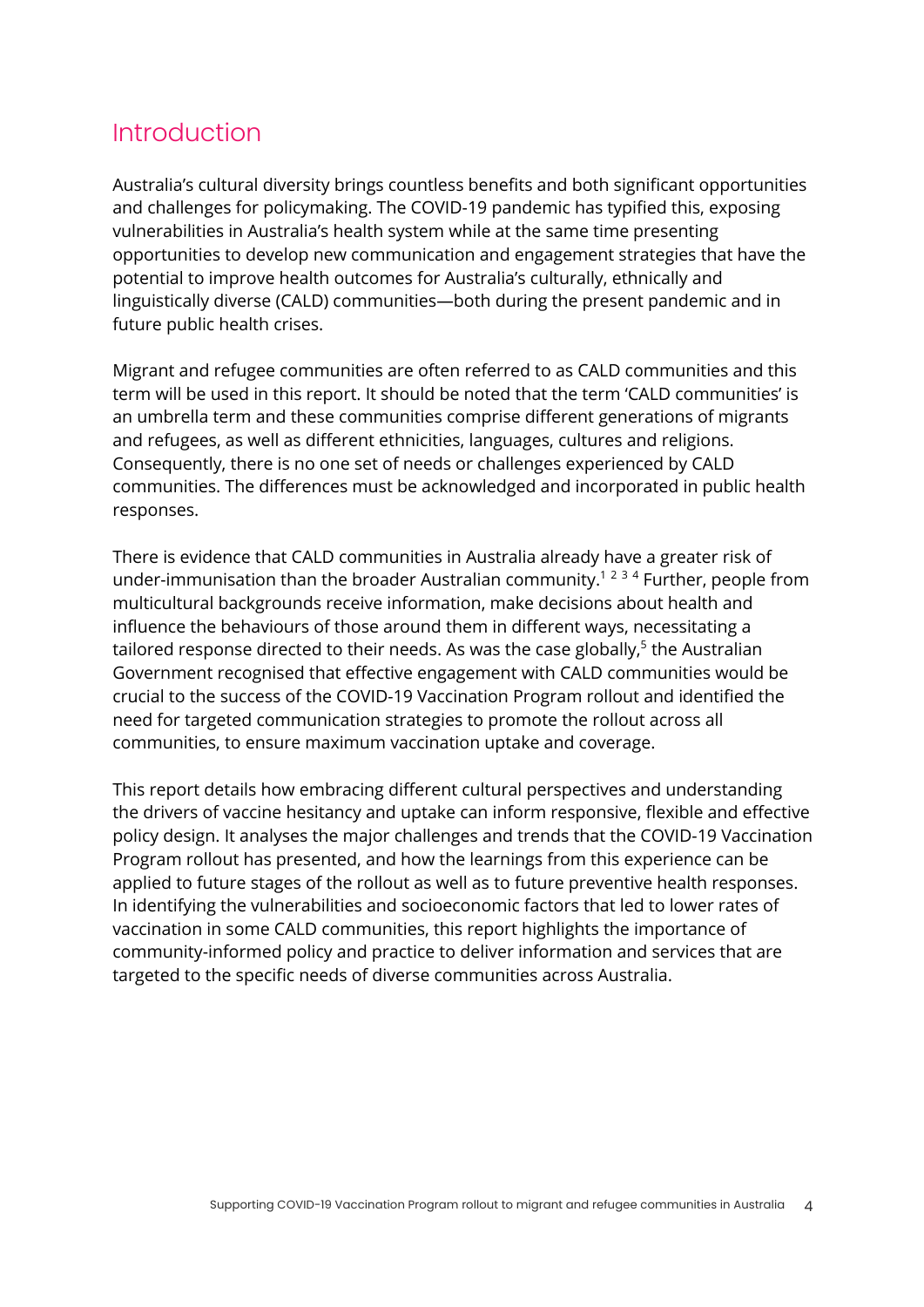## Key barriers to COVID-19 vaccine access

The COVID-19 pandemic has disproportionately affected migrant and refugee communities in Australia, including with respect to access to vaccinations. While Australia has provided free universal access to COVID-19 vaccinations, this has not ensured access to vaccines for everyone.<sup>6</sup> The equity of the COVID-19 vaccine rollout has been affected by the long-standing barriers CALD communities face in accessing health services in Australia.

The increasingly consumer-driven nature of Australia's healthcare system requires that individual consumers take charge of their health, placing a burden on individuals to be well-informed and determined to make optimal choices about their healthcare. This has been a key barrier for CALD communities in accessing the COVID-19 vaccines, particularly during the earlier stages of the vaccine rollout, as people from CALD backgrounds often lack the understanding of Australia's healthcare system to enjoy equitable outcomes. Limited awareness of, and information on, the process to get vaccinated and the clinics available meant that many individuals faced challenges in accessing the vaccine.

Other longstanding barriers repeatedly identified by MCA's consultation participants as impacting their access included language barriers and lack of language support, as well as lack of digital access and low levels of digital literacy among some migrants and refugees. The reliance on digital tools to disseminate information, book vaccine appointments, access vaccine records on MyGov and obtain proof of vaccination impacted many CALD community members, and particularly those living in remote areas, who were less likely to have access to devices.<sup>7</sup> Further, these digital tools require high levels of literacy and digital literacy to navigate them. This also had an impact on, in particular, migrant and refugee women, older migrants and refugees and those living in regional and remote areas. Participants in the MCA consultations highlighted the additional responsibilities that settlement service providers and female community leaders took on in order to bridge the digital divide and help people in their communities book vaccine appointments, obtain vaccine records and access information.

The consultations highlighted communication barriers between official messaging and CALD communities in several areas. Women and settlement service providers shared their concerns about misinformation being spread through their communities via social media and information from overseas sources. Additionally, conflicting and changing advice from mainstream media created confusion and particularly impacted those with limited resources such as women in rural areas who lack access to digital devices or internet connection.

Structural barriers to access noted by the participants in the consultations included the increased vulnerability of recent migrants who are not formally connected into the health system (e.g., do not have access to Medicare) and those who lack local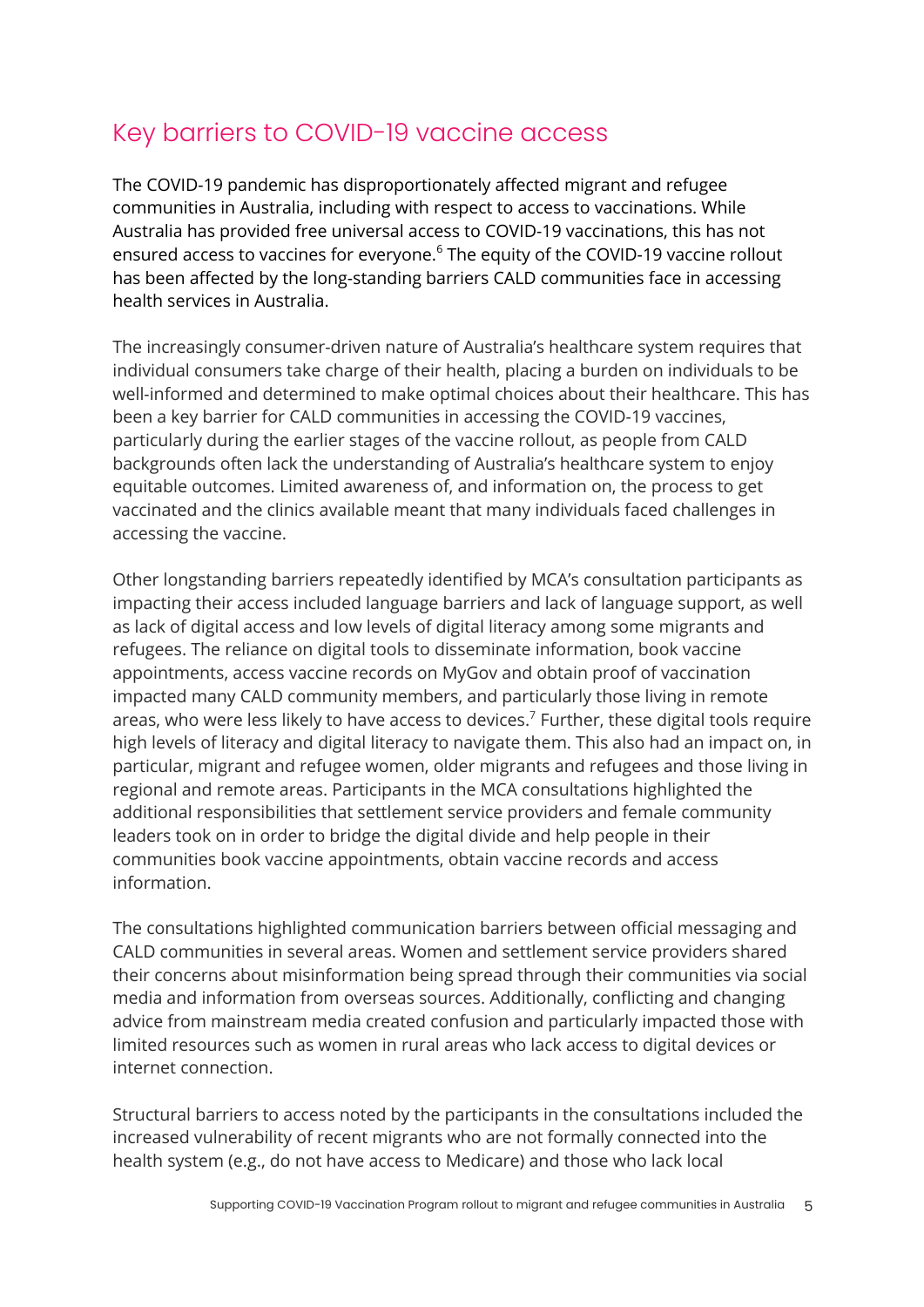connections or support networks (including those not connected into settlement services). Location of vaccination clinics was identified as another barrier, particularly for women who needed to travel long distances or balance caring responsibilities for children and older relatives. Settlement service providers reported stepping in to support their clients with transport to clinics.

#### **Key considerations**

- Investing in CALD specific health and health system literacy programs to promote preventive health (such as immunisation) and enhance health-seeking behaviours in the community, including in accessible formats and through trusted channels (such as health practitioners from CALD communities) and
- § Delivering vaccination clinics in areas and locations where they are most accessible to CALD communities at risk.

## Key reasons for the COVID-19 vaccine hesitancy

Vaccine uptake rates have considerably increased in Australia, with over 90 per cent of the population vaccinated with two doses. $8$  However, vaccine hesitancy remains an issue in some communities and trends indicate the reduction in hesitancy may slow down.<sup>9</sup> While Australia's vaccination campaign has been overall successful, there remain risks to unvaccinated CALD community members and risks to compliance with the booster shot vaccine program.

Vaccine hesitancy responds to different factors such as perceptions of immunisation programs, continued lack of access to immunisation or past interactions with healthcare settings, among others. Unwillingness to get vaccinated has varied across communities—and among individuals within the communities in view of gender and age considerations—over the COVID-19 vaccine rollout. Nuanced research about vaccine hesitancy among CALD communities, including disaggregation by age, generation and gender, <sup>10</sup> will assist in better targeting communications to reach groups that are most at risk.

In April 2021, a survey by the Australian Bureau of Statistics reported that 62 per cent of participants who did not want to get vaccinated were worried about potential side effects and 12 per cent were worried about the efficacy of COVID-19 vaccines.<sup>11</sup> In line with these trends in the broader Australian population, the main reasons identified in MCA's consultations for vaccine hesitancy among CALD communities relate to concerns about the safety and efficacy of COVID-19 vaccines. Younger women reported being reluctant to get vaccinated due to a fear of side effects and unknown long-term side effects, including on maternal and reproductive health. This correlates with trends in the broader Australian community, with a study in June 2021 revealing Australian women were more reluctant than men to get vaccinated.<sup>12</sup>

The lack of information during the early stages of the COVID-19 Vaccination Program rollout addressing community concerns with regard to side effects and their severity, a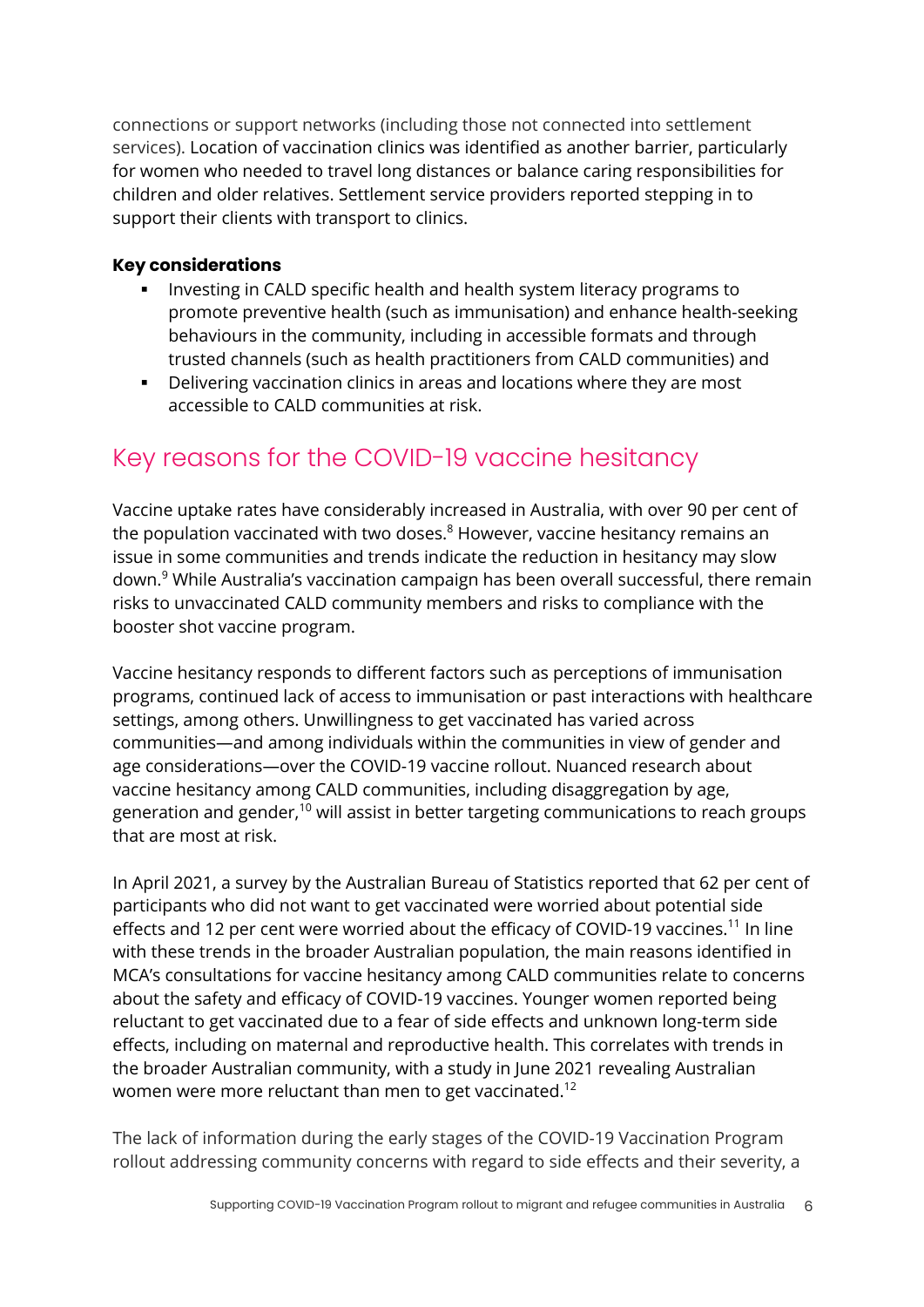limited number of vaccine trials, and the relatively new technology used for developing the vaccines contributed to the initial misconceptions and fears around the COVID-19 vaccines. Participants in MCA's consultations have highlighted the general sense of confusion and mistrust when receiving information about the COVID-19 vaccine. For example, participants pointed to mixed messages from authorities and differences in eligibility criteria to get vaccinated across jurisdictions. Community members reported receiving conflicting advice from the Australian media, Australian Federal and State/Territory governments, and government and media information from their countries of origin and their communities. This led to experiencing 'information overload' and not knowing which information to prioritise, that caused uncertainty and anxiety, and delayed the uptake of the vaccine.

In particular, participants in the consultations noted the impact on vaccine hesitancy of the rapid spread of false information about how mRNA-based vaccines work. Misinformation about the Pfizer vaccine interacting with and altering the DNA of the individual spread faster and more effectively in some CALD communities than the official messaging. Equally, misconceptions that certain unethical ingredients were used in the COVID-19 vaccines, such as embryos and animal origin ingredients, reinforced the hesitancy of some members of the community. The arguments about the urgency of developing a vaccine to protect the global population from COVID-19 in record time challenged the perceptions of safety towards the COVID-19 vaccines, while the emergence of fatal adverse effects linked to the AstraZeneca vaccine led to panic and mistrust in some communities and impacted the confidence of those who were willing to get vaccinated. Participants in the consultations reflected on the extensive coverage in the media—which is the only source of information for some members of communities such as older people and those with limited internet access—and the changes in the health advice as factors that exacerbated the distrust.

The lack of research and information about the interaction between the COVID-19 vaccines and other medications, as well as the long-term effects of the vaccines on maternal and reproductive health, were reported as key concerns for people with preexisting health conditions and younger women, respectively. The development of new mutations of the virus, their faster spread and their effect on cohorts previously perceived as least vulnerable, such as children and younger people, have been consistently raised in the consultations. Further, the reduced immunity of the vaccines against the Omicron variant and the need for a third dose of the vaccine to maintain immunity has given rise to new concerns about the efficacy of the vaccines and undermined confidence in the importance of getting vaccinated. This has been exacerbated by the repeated changes in waiting periods to receive vaccine boosters, which has also undermined trust in public health information.

Further, participants in MCA's consultations raised some of the underlying drivers of vaccine hesitancy. Vaccine hesitancy has been associated with low health literacy.<sup>13</sup> While a barrier to heath access in general, low health literacy exacerbated the challenges experienced by CALD communities in accessing COVID-19 vaccines. A lack of trust in the health system and public health authorities reflected well documented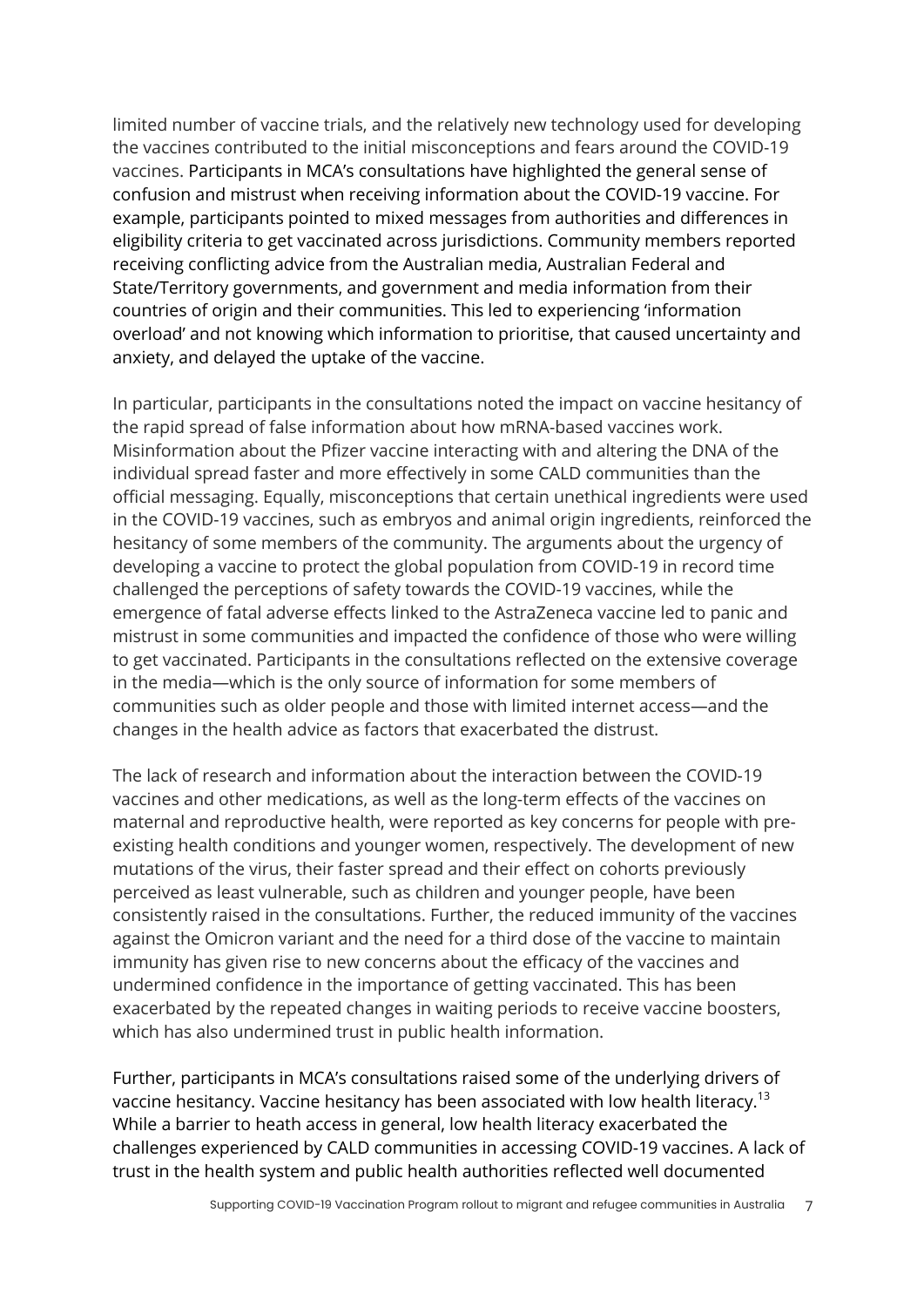evidence that some migrants and refugees have a mistrust of authorities based on their past experiences in health care settings, including pre-migration experiences.<sup>14</sup> Participants in the consultations also noted some elements of complacency, in the early stages of the rollout, with some community members perceiving the risks of contracting COVID-19 as low and therefore not warranting getting vaccinated. Other reported factors influencing complacency included perceptions around the impact of the vaccine rollout or its importance compared to more pressing developments (e.g., it was observed in consultations with settlement service providers that people with family and community links to countries experiencing political instability and conflict were finding it difficult to prioritise health, including getting vaccinated).

### **Key considerations**

- § Developing targeted messaging on the safety and efficacy of the COVID-19 vaccines against new variants of the virus, as well as the importance of booster shots and
- § Addressing and responding to specific safety and efficacy concerns in migrant and refugee communities.

# Strategies for promoting the COVID-19 Vaccination Program rollout

Building a trust-based relationship between CALD communities and government is an important short-term and long-term goal. Engaging with CALD communities and understanding their views and needs is essential in health crises such as COVID-19 and in the future.

### Effective communication

In the initial stages of the vaccine rollout, insufficiently targeted and tailored communication led to the information gaps being filled with misinformation and disinformation from different sources. Participants in the MCA consultations emphasised that a communication strategy to promote trust in the COVID-19 Vaccination Program rollout must respond to the diverse needs and characteristics of the CALD communities. Further, it must be informed by a nuanced understanding of the context, health needs and preferences of communities and individuals.

Addressing the needs of those in the communities who have limited or no English language proficiency or who prefer to receive public health messaging in their first language is key. Translated COVID-19 vaccine information has been welcomed in the MCA consultations; however, the issues with regard to the quality and consistency in the availability of translated information contributed to the spread of misinformation that is still evident in some migrant and refugee communities. This has required community organisations and settlement service providers to bridge the gaps and develop their own resources.<sup>15</sup>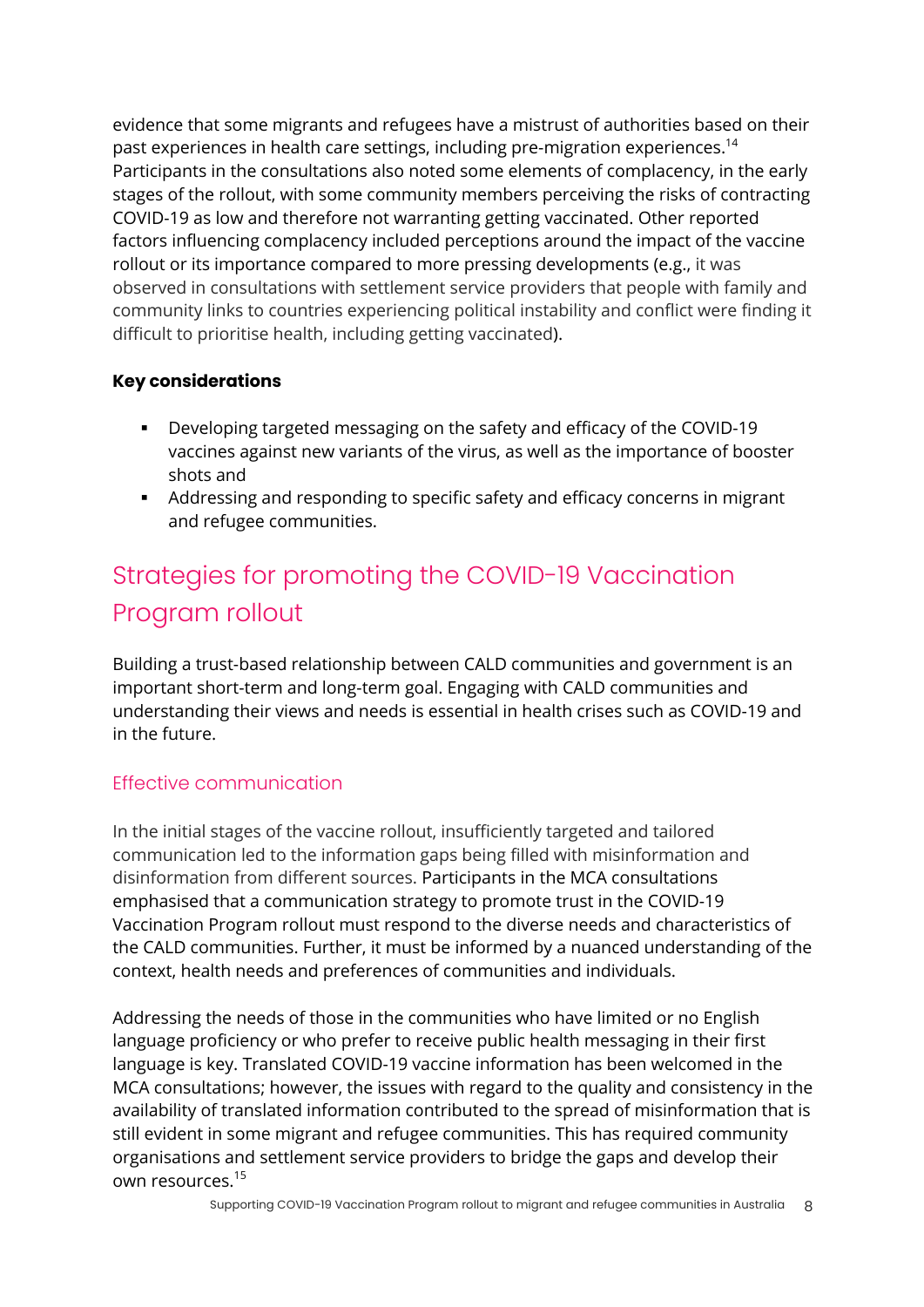Other issues encountered with translated information included the translations of the COVID-19 health advice into community languages using the same formal register as in English, which is not suitable for the range of health literacy levels in CALD communities. Translations have not always been tested to ensure the messaging is understood and appropriate for communities and sometimes failed to capture the nuances necessary to build trust and engagement. Translated information was available inconsistently across languages and often targeted languages based on a greater number of speakers in Australia, rather than on the level of risk and need for additional and tailored resources. This affects smaller communities and particularly more recent migrants and refugees who may not have strong connections with the communities.

Beyond translating the information into other languages, consideration must be given to utilising different communication channels and formats in order to reach a vast cross-section of CALD community members. The use of social media and digital tools is a powerful approach, however, it should be balanced with strategies to reach those who lack access to technology or have low levels of digital literacy. For example, participants in the MCA consultations have emphasised the use of phone calls and messaging platforms (Whatsapp, Kakaotalk, WeChat, Viber, etc.) to inform those more isolated in CALD communities. Further, ethnic community radio channels are a good alternative to digital platforms, as they can offer information in-language and reach older, less digitally literate community members. The use of visual resources such as videos or posters also increases engagement and understanding of individuals and has been repeatedly raised by participants in consultations as a preferred format for receiving information in CALD communities.

Cultural understanding plays an equally important role in communicating information. For many CALD communities, communications are more effective when story-based narratives feature people that they can relate to and trust. Communications featuring trusted figures of authority have proved highly effective throughout the pandemic. These include community leaders, faith leaders and, in particular, health practitioners from the communities. It is important to work with the points of authority in the communities and to strengthen their capacity to facilitate effective communication of health information.

#### **Key considerations**

- § When developing, tailoring and translating messages, taking into account:
	- literacy and health literacy levels
	- particular needs and experiences of the communities
	- diversity within the communities, including age, gender, socio-economic factors, religion, location, and migration status, among other characteristics
- § Balancing the digital and non-digital communications strategy to reach CALD communities with different communication needs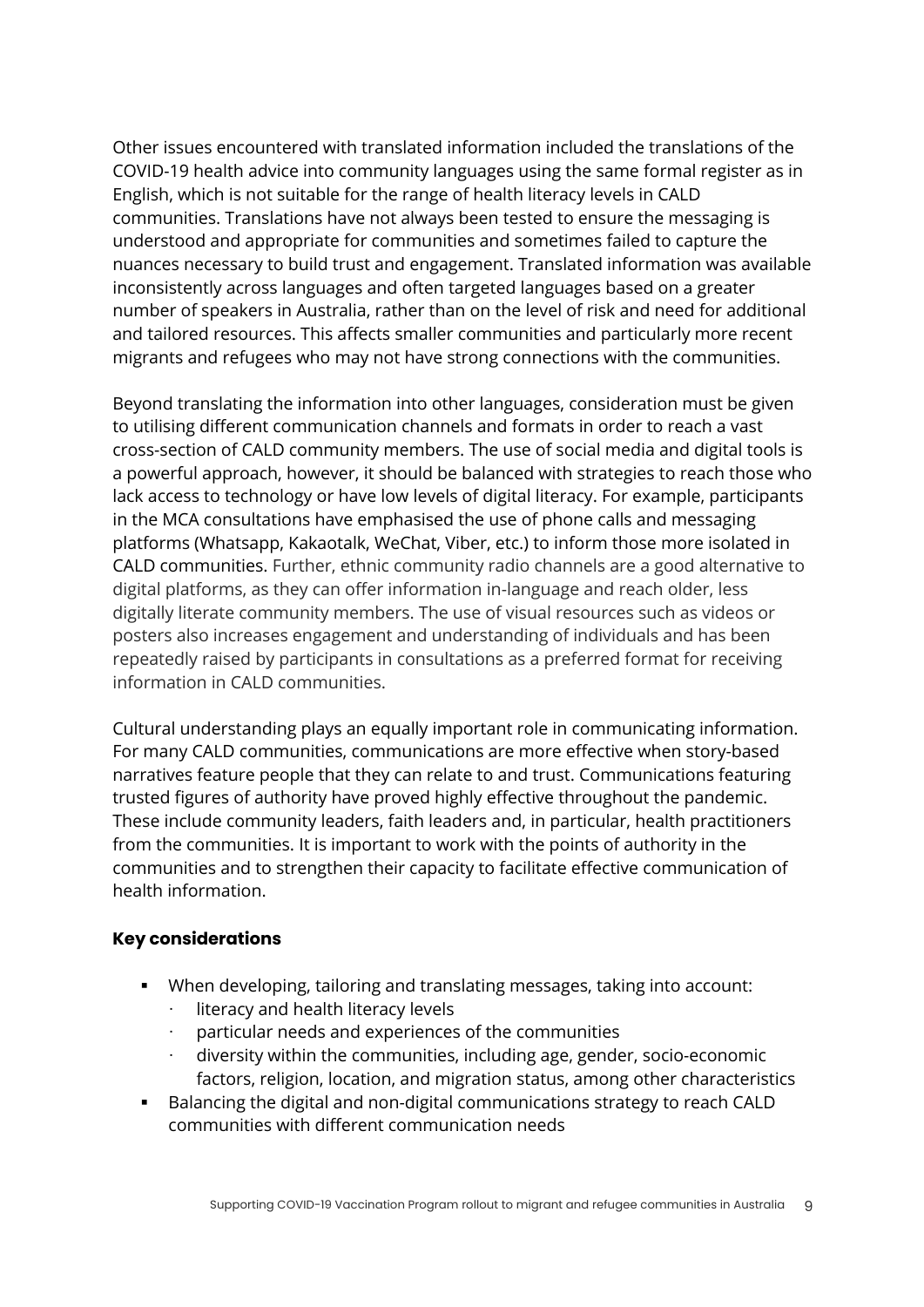- § Engaging NAATI credentialed translators and working with CALD community members to test translations to ensure the messaging is understood and appropriate and
- § Working with bilingual/bicultural health workers and points of authority within communities to assist public health responses through information provision and dispelling misinformation and disinformation, with a view to building trust.

### System responsiveness

Mistrust of COVID-19 vaccines and COVID-19 information has been identified as a key factor reducing the rate of vaccine uptake in CALD communities in Australia. A significant factor contributing to trust in the health system and the health information is the accessibility and responsiveness of the system. Access to COVID-19 vaccines and to health care overall can be improved through overall enhanced cultural responsiveness of the health system, including engaging and working with interpreters, and providing culturally responsive healthcare services that take into account the needs and experiences of people from CALD backgrounds. Participants in the consultations highlighted that there had been a lack of engagement of interpreters to assist those experiencing language barriers during the vaccine rollout.

Bilingual and bicultural health workers have played a critical role in supporting the delivery of health care, communicating health information to migrant and refugee communities, identifying and addressing misinformation within communities, and supporting the vaccine rollout. Bilingual/bicultural health workers help to eliminate language and cultural barriers, facilitate cross-cultural understanding and bridge sociocultural gaps, develop trust and a therapeutic relationship between CALD communities and the health system. Greater engagement with bilingual/bicultural health workers and increased support for this workforce is crucial to better health outcomes for CALD communities.

#### **Key considerations**

- § Enhancing cultural responsiveness of healthcare services, including language services, bilingual and bicultural support, and provision of care that takes into account the needs and experiences of people from CALD backgrounds
- **Invest in building trust in the healthcare system among CALD communities through** ongoing engagement and collaboration beyond health crises such as COVID-19.

### Community engagement

The World Health Organisation (WHO) has recognised community engagement as a tool to support COVID-19 vaccine uptake and frame information strategies.<sup>16</sup> This approach has proven successful in reducing COVID-19 vaccine hesitancy and encouraging COVID-19 vaccine uptake in Australia and internationally.<sup>17 18</sup> This experience highlights the importance of community engagement in combating misinformation and building trust, ensuring policy inclusion and equitable outcomes for all.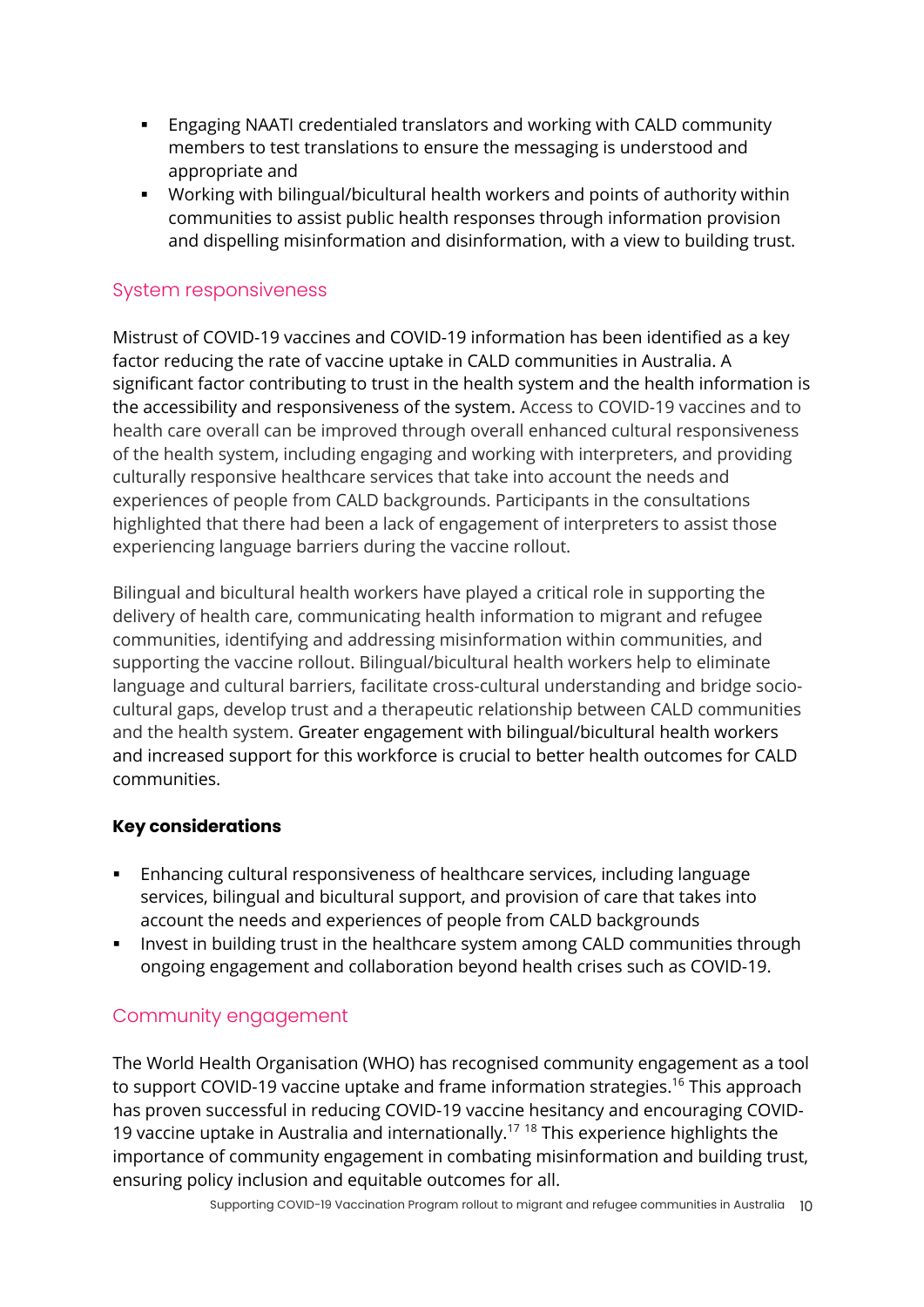Community engagement is a process that, over time and with adequate resources, provides culturally relevant insights and support to the development of policy and practice. Community consultations are a valuable avenue to enable multicultural communities to identify concerns about specific issues and propose appropriate solutions to these concerns. They have been widely used nationally and internationally to support the rollout of the COVID-19 vaccine and help understand and address drivers of vaccine hesitancy.<sup>19 20 21 22</sup>

To undertake genuine and inclusive consultations between CALD communities and government, consideration should be given to the following:

- § Engaging early in the process, being responsive, and building trust in the consultation process
- § Providing sufficient information for all parties to be adequately informed and fully participate in the consultation
- § Working with trusted points of engagement in the community to facilitate consultations and
- § Seeking feedback throughout the process and reviewing progress regularly to ensure the desired outcomes are achieved and long-term trusted relationships are built.

The Department's CALD Communities COVID-19 Health Advisory Group is a strong community consultation and engagement model that can inform responses in view of future public health crises, as well as broader health promotion initiatives. It facilitates the ongoing consolidation of expertise, brings in new perspectives, informs problemsolving strategies and increases public acceptance of policy and practice based on community engagement that is informed by trusted bodies with a deep understanding of community needs.

### **Key considerations**

- Enhancing perceptions of government through regular and open communication with community groups and organisations tapping into existing trusted avenues for community engagement and collaboration and
- § Continuously engaging with CALD communities to inform public health responses
- § Empowering CALD communities to engage and prepare for future public health crises in collaboration with public health officials and
- § Equipping and adequately resourcing trusted points of authority in the communities (including community and settlement sector organisations) to facilitate engagement with CALD communities.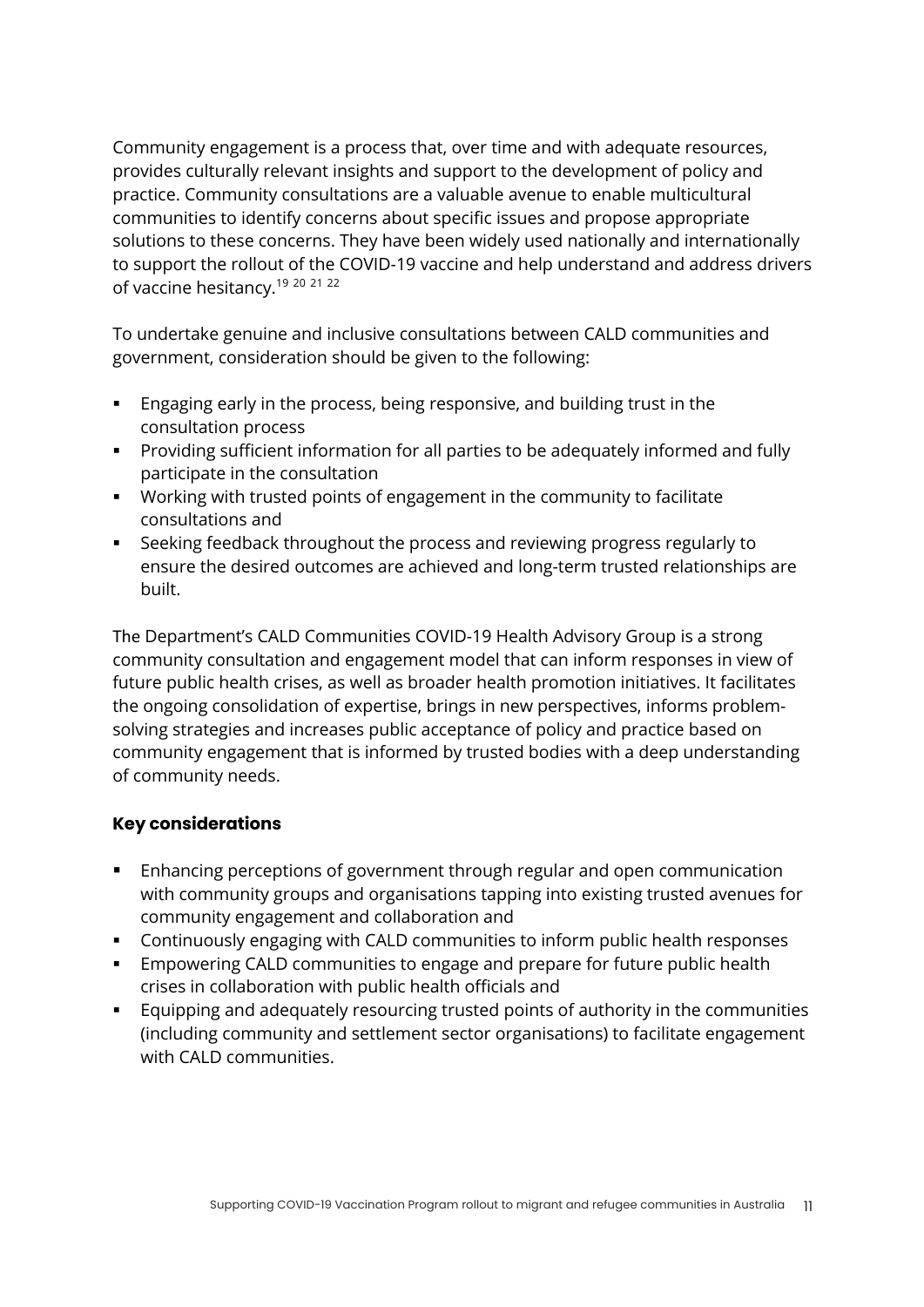### References

<sup>1</sup> Paxton, G.A., Sangster, K.J., Maxwell, E.L., McBride, C.R. and Drewe, R.H. (2012). Postarrival health screening in Karen refugees in Australia. *PLoS One*, 7(5): e38194. doi: 10.1371/journal.pone.0038194.

<sup>2</sup> Paxton, G.A., Rice J, Davie G, Carapetis JR, Skull SA. (2011). East African immigrant children in Australia have poor immunisation coverage. *J Paediatr Child Health,* 47(12) https://pubmed.ncbi.nlm.nih.gov/22171831/.

<sup>3</sup> Skull, S.A., Ngeow, J.Y., Hogg, G. & Biggs, BA. (2008). Incomplete immunity and missed vaccination opportunities in East African immigrants settling in Australia. *J Immigr Minor Health*, 10(3), 263-8. doi: 10.1007/s10903-007-9071-9.

<sup>4</sup> Kpozehouen, E., Heywood, A., Kay, M., Smith, M., Paudel, P., Sheikh, M. & MacIntyre, C. (2016). Improving access to immunisation for migrants and refugees: recommendations from a stakeholder workshop. *Australian and New Zealand Journal of Public Health*, 41(2), 118-120.

<sup>5</sup> World Health Organization. (31 August 2021). COVID-19 immunization in refugees and migrants: principles and key considerations: interim guidance.

https://www.who.int/publications/i/item/covid-19-immunization-in-refugees-andmigrants-principles-and-key-considerations-interim-guidance-31-august-2021. Accessed 10 January 2022.

<sup>6</sup> ABC News. (22 November 2021). COVID-19 vaccinations rates are still low in disadvantaged and multicultural communities, despite borders reopening.

https://www.abc.net.au/news/2021-11-22/covid-19-vaccination-rates-still-low-in-somecommunities/100637880. Accessed 4 January 2022.<br><sup>7</sup> The Conversation. (29 March 2018). Australia's digital divide is not going away.

https://theconversation.com/australias-digital-divide-is-not-going-away-91834. Accessed

7 January 2022.<br><sup>8</sup> Australian Government, Operation COVID Shield. (7 January 2022). https://www.health.gov.au/sites/default/files/documents/2022/01/covid-19-vaccinerollout-update-7-january-2022.pdf. Accessed 7 January 2022.

<sup>9</sup> Melbourne Institute. Vaccine Hesitancy Tracker.

https://melbourneinstitute.unimelb.edu.au/publications/research-

insights/ttpn/vaccination-report. Accessed 4 January 2022.

<sup>10</sup> Social Equity Works & NSW Council of Social Services. (2021). Issues, barriers, and perceptions about the COVID-19 vaccine among culturally and linguistically diverse communities in NSW.

<sup>11</sup> Australian Bureau of Statistics. Household Impacts of COVID-19 Survey 2021. https://www.abs.gov.au/statistics/people/people-and-communities/household-impactscovid-19-survey/latest-release - covid-19-vaccination. Accessed 4 January 2022.

<sup>12</sup> Australian Bureau of Statistics. Household Impacts of COVID-19 Survey 2021. https://www.abs.gov.au/statistics/people/people-and-communities/household-impactscovid-19-survey/latest-release#covid-19-vaccination. Accessed 4 January 2022.